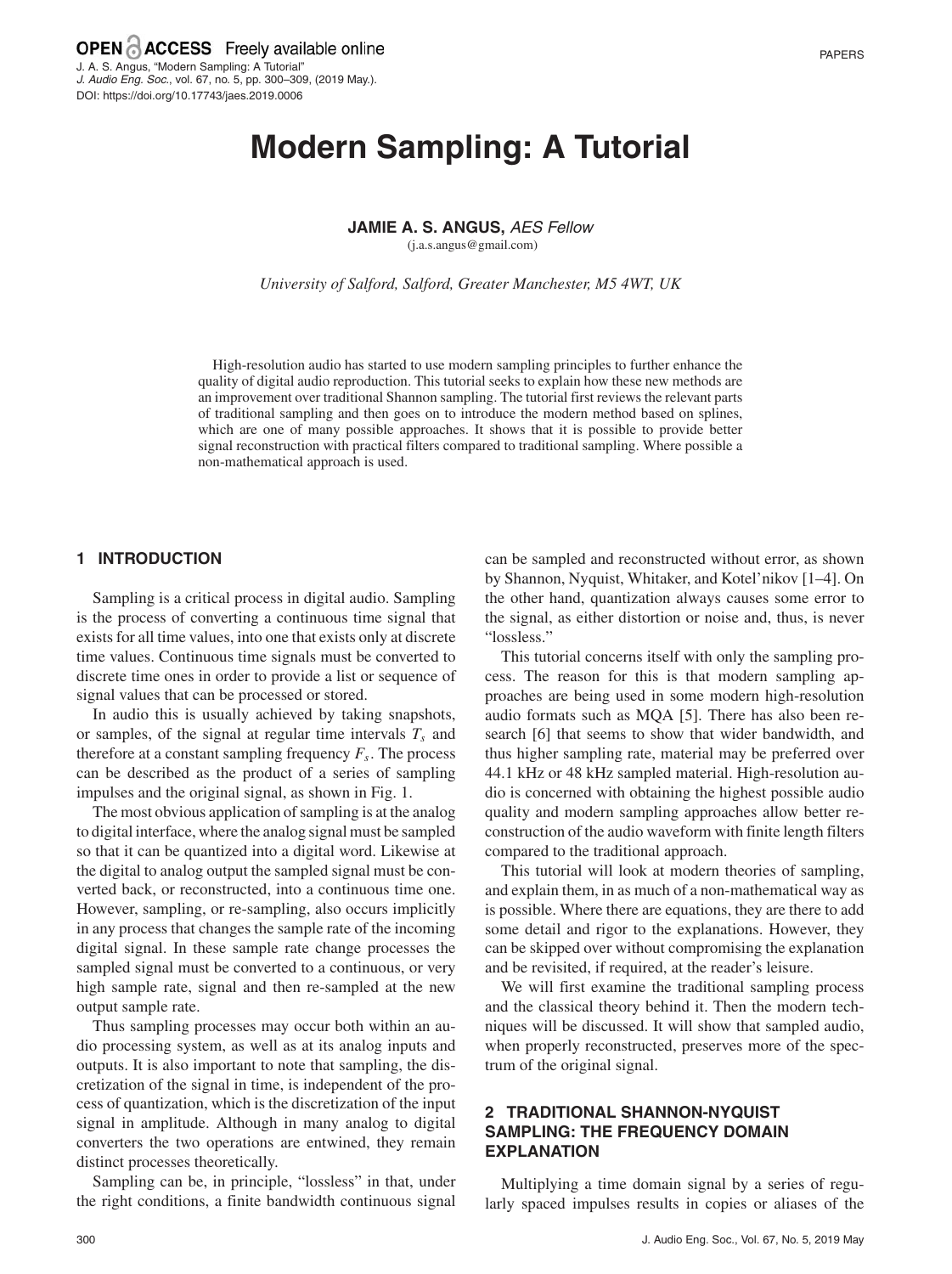

Fig. 1. The sampling process.



Fig. 2. The spectrum of a sampled signal.



Fig. 3. Using a brick-wall low-pass filter to reconstruct the sampled signal.

original baseband signal at multiples of the sampling frequency, as shown in Fig. 2. Traditional Shannon-Nyquist sampling uses a brick-wall low pass filter to perform the reconstruction of the continuous signal from its sampled version, as shown in Fig. 3.

Providing the aliases do not overlap, the original baseband signal can be separated from the aliases and reconstructed. Of course if the aliases do overlap then the original baseband signal cannot be separated from the aliases and cannot be reconstructed. In order to prevent any overlap occurring it is usual to place a matching brick-wall anti-alias low pass filter before the sampler, as shown in Fig. 4.

Unfortunately, as brick-wall low pass filters have infinitely long impulse responses, perfect separation is not possible in practice and some reconstruction error will occur.

Although the frequency domain explanation is straightforward it only focuses on the frequency domain effects of the sampling process and so hides some important details.

Another way of looking at the sampling process is to consider, as Shannon did, the sampling process in the time domain.



Fig. 4. A sampling process including the anti-alias filter.

# **3 TRADITIONAL SAMPLING: THE TIME DOMAIN EXPLANATION**

For the time domain explanation we will assume that the sampling system contains a pre-filter and a reconstruction filter, as shown previously in Fig. 4. In order to understand the time domain explanation we need to realize two essential aspects of signals and filtering.

- 1. Any continuous time signal  $x(t)$  can be described as a succession of samples with a sampling time equal to zero seconds, or an  $F_s$  of  $\infty$  Hz.
- 2. Any linear filtering process can be described as the convolution between the input signal and the filter's impulse response, which represents the response of the linear filter to a single impulse applied to its input.

These assumptions allows us to visualize the effect of the various filters in the sampling process via the convolution theorem, which states that the output of a linear filter can be described as the convolution of the input signal and its impulse response, as shown in Eq. (1).

$$
y(t) = \int_{-\infty}^{\infty} x(t - \tau)h(\tau)d\tau
$$
 (1)

Where:  $y(t)$  = the convolution result

 $x(t)$  = the input signal

 $h(\tau)$  = the impulse response

$$
t =
$$
time

 $\tau$  = the time index for the impulse response

If a train of impulses is convolved with an impulse response then the impulse response is both duplicated at each impulse and scaled in proportion to each impulse's amplitude. It is also added to any overlapping duplicated impulse response arising from the other impulses, as shown in Fig. 5. Note that in this example a simple triangular impulse response is shown to aid clarity. In practice the filter's impulse response would be more complex. Eq. (1) essentially describes this process assuming that the time distance between the train of impulses tends to zero seconds as per our continuous signal defined in aspect 1.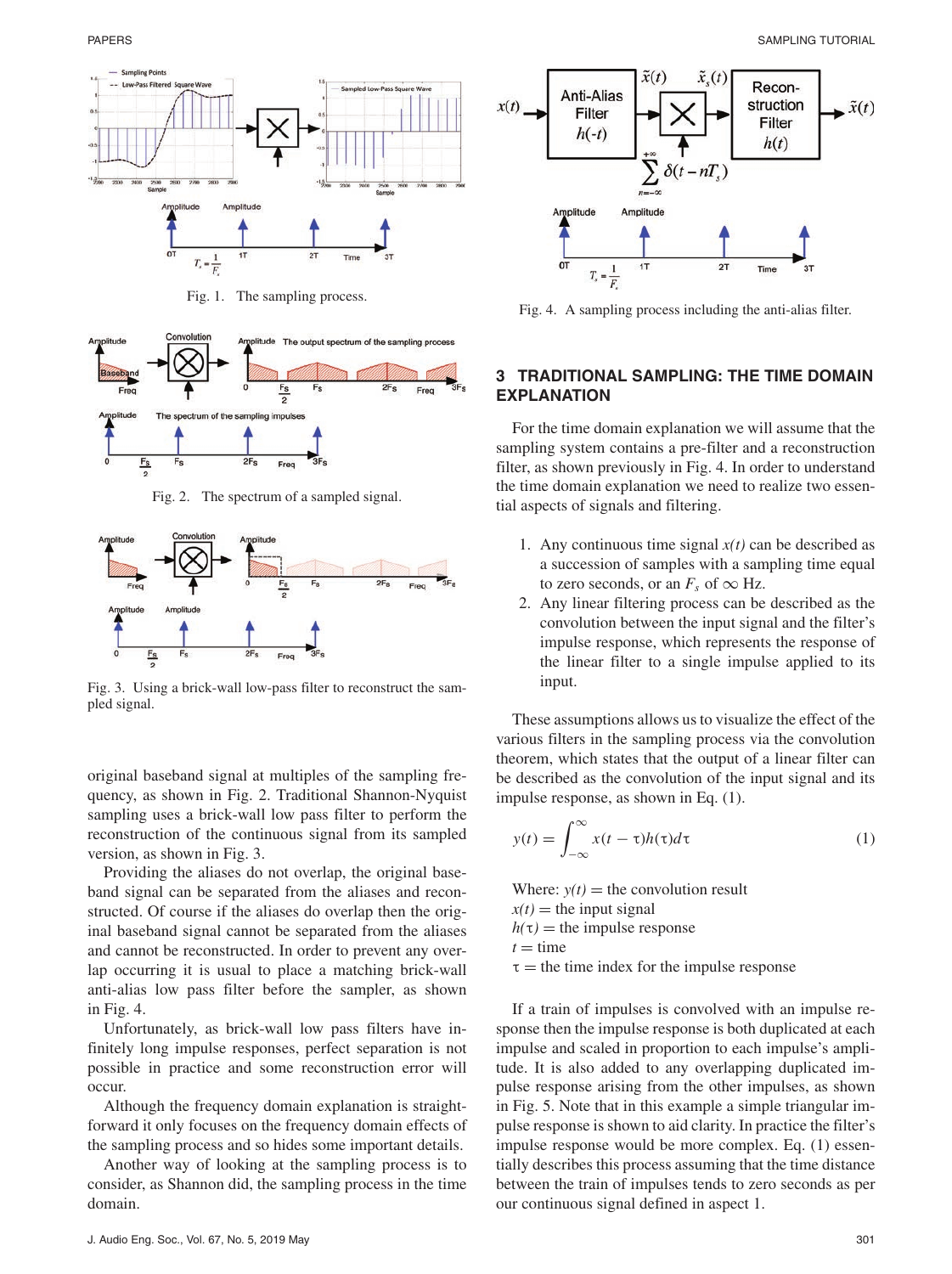

Fig. 5. Convolving a filter impulse response with samples.



Fig. 6. Summing *sin(x)/x*'s together.

For the brick-wall low pass filters used in traditional Shannon-Nyquist sampling the impulse response is a *sin*  $(x)/x$  function. Unfortunately, as discussed in Sec. 2, this impulse response is acausal because it extends over infinite time. So, for practical filters, the impulse response is truncated, using a window [7], and a finite time delay is imposed. This has the effect of limiting the roll-off rate and stopband performance of practical filters. For pedagogical purposes we will assume ideal brick-wall filters, as Shannon did in his original paper [1], in the following discussion of traditional sampling in the time domain.

## **3.1 The Role of the Reconstruction/Synthesis Filter**

Filtering is convolution; thus what the reconstruction filter does is replace each of the weighted Dirac delta sample values with its impulse response. Shannon proposed a brickwall lowpass filter, which has an impulse response equal to a  $sin(x)/x$  function as described in Eq. (2).

$$
h(t) = \frac{\omega_0}{\pi} \frac{\sin(\omega_0 t)}{\omega_0 t}
$$
 (2)

Where:  $h(t)$  = the impulse response  $t =$  time  $\omega_0$ = the cut-off frequency of the filter,  $\frac{2\pi F_s}{2}$ 

This filter would therefore take each sample value and replace it with a *sin(x)/x* impulse response.

It is possible to show that when these weighted *sin(x)/x* functions are added together a perfect facsimile of the original signal is produced, as shown in Fig. 6.

What are the characteristics of a *sin (x)/x* function that allow this remarkable thing to occur?



Fig. 7. The effect of a brick-wall low-pass filter on the continuous input signal.

- 1. If a constant value is sampled and each sampled value is replaced by the  $sin(x)/x$  function then the resulting continuous signal is also constant.
- 2. The  $sin(x)/x$  function is orthogonal to itself for time shifts equal to multiples of the sampling period  $T_s$  =  $\frac{1}{F_s}$  as described in Eq. (3).

$$
c(k, l) = \int_{-\infty}^{\infty} \left( \frac{\sin\left(\frac{\pi}{T_s}(t - k)\right)}{\frac{\pi}{T_s}(t - k)} \right)
$$

$$
\times \left( \frac{\sin\left(\frac{\pi}{T_s}(t - l)\right)}{\frac{\pi}{T_s}(t - l)} \right) dt \tag{3}
$$

Where:  $c(k,l)$  = the cross-correlation result

- $k, l$  = integer time shifts of the waveform equal to multiples of  $T_s$
- $T_s$  = the sampling period  $t =$  time

In Eq. (3) *c(k,l)* is equal to the Dirac delta function. That is it is zero whenever *k* is not equal to  $l (k \neq l)$  and one when *k* is equal to  $l (k = l)$ .

These two properties allow the reconstruction filter to reproduce the original waveform without error, providing there are no frequencies that are above  $\frac{F_s}{2} = \frac{1}{2T_s}$ . This is because the addition property (characteristic 1) means you get a constant output for a constant input, and the orthogonality property (characteristic 2) means that each sample value does not affect any other sample values.

In order to enforce this restriction the input signal is usually pre-filtered by a brick-wall low-pass filter with a cutoff frequency of  $\frac{F_s}{2}$ , as shown previously in Fig. 4.

In the time domain the effect of this filter is to replace every instantaneous value of the signal with a value that represents the convolution of the input signal and the *sin(x)/x* impulse response, as shown in Fig. 7. Because of the orthogonality properties of  $sin(x)/x$ , one can consider this filtering operation to be a linear transformation from the space of non bandlimited signals into the space of bandlimited signals. This is analogous to the Fourier transform, which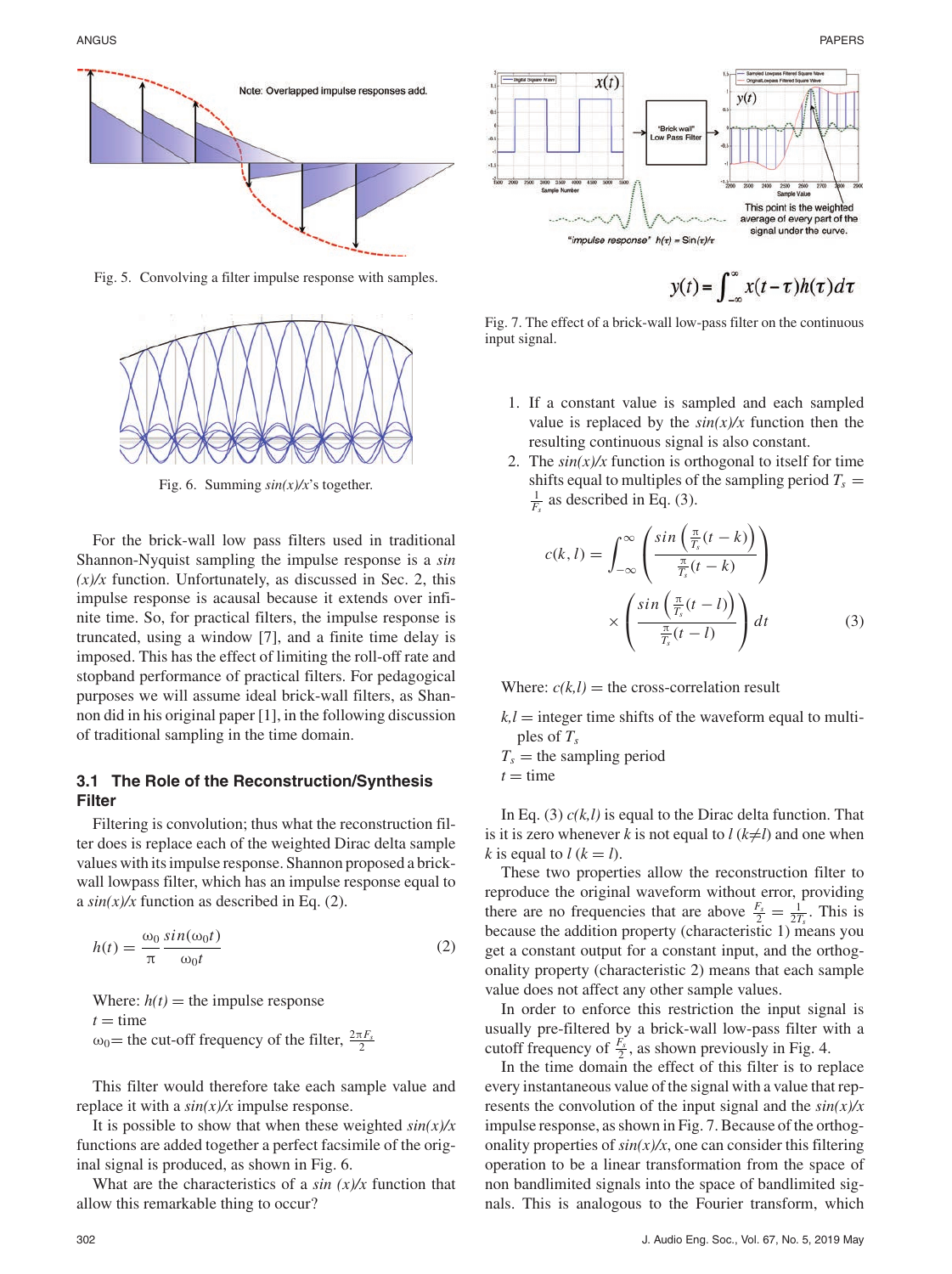

Fig. 8. The  $sin(x)/x$  transform of the continuous signal.

linearly transforms functions in time space, to functions in frequency space. Although it should be noted that this is only strictly linear if the original signal before the filter was already band limited to  $\frac{F_s}{2}$ . If the signal spectrum extended above  $\frac{F_s}{2}$  then the frequencies above it would be lost and therefore the reconstruction would be in error. Each filtered sample time point in the continuous space now represents a coordinate on an axis in the band-limited space, as shown in Fig. 8 for three adjacent samples.

In Fig. 8 the point *P* represents a unique value that consists of all the samples in the signal and contains all the information within it, except for any frequencies that have been removed by the pre- filter. Thus the sampling operation selects the coordinate values from the band-limited space, and these coordinate values uniquely describe the (filtered) continuous input signal, and the reconstruction filter takes these coordinates (samples) and uses them to produce the original signal. For filtered noise these samples will be independent.

This is the essence of what Shannon was trying to say in his paper. That by pre-filtering a signal such that its highest frequency is  $\frac{F_s}{2}$  one is left with a band limited signal whose information content is completely described by  $F_s$ samples, and that the missing bits between the samples can be completely reconstructed using the same *sin(x)/x* impulse response that was used to pre-filter the original signal.

## **3.2 What's the Problem with Shannon-Nyquist Sampling?**

The problem with using a  $sin(x)/x$  function, as the impulse response of a filter to reconstruct the signal, is that while it works perfectly in theory, it doesn't in practice! This is due to the infinite extent of the  $sin(x)/x$  function in time, that is, it requires *infinite support*. In order to realize practical anti-alias and reconstruction filters we have to truncate the time extent of the impulse response of the filter. This has the following consequences.

- 1. The filter no longer has an infinite rate of cut-off and thus needs a *guard band* between the upper frequency of the continuous signal and the lowest frequency of the first alias.
- 2. More subtly, because the impulse response is now finite in extent, it is impossible to realize a stop-



Fig. 9. The slow time decay of the magnitude of the *sin(x)/x* impulse response.

band response of zero ( $-\infty$  dB of attenuation) over the whole frequency range of the stop band.

- 3. In fact, unless the stop band achieves infinite attenuation at infinite frequency, there will always be some alias components present even if the sampling frequency is increased to infinity.
- 4. The truncated  $sin(x)/x$  functions no longer add up to a constant value when the sampled continuous signal is constant. This means that there is some difference between the reconstructed signal and the original signal.
- 5. The truncated  $sin(x)/x$  functions are no longer orthogonal for a time shift equal to multiples of a sample period. This means that the samples are no longer projected properly onto a sampleable space and therefore the samples will have leakage into each other (alias distortion), even if the continuous signal was white noise.

For these reasons the reconstructed signal no longer matches the original continuous signal because it has errors between the sample points. These errors are due to the truncation of the infinite  $sin(x)/x$  impulse response. They are often called alias errors as they can be considered the result of the aliases due to sampling overlapping with the continuous signal's spectrum.

In order to reduce these aliasing errors to an acceptable level reconstruction filters are often made with extremely long impulse responses. This is because as well as needing *infinite support* the *sin(x)/x* function's amplitude decays very slowly, proportional to *1/t*, as one moves away from its central point, as shown in Fig. 9. As many low pass filters are in some way related to a *sin(x)/x* impulse response this means that they have to have long impulse responses to achieve low levels of error. Fundamentally, sampling methods based on brick-wall low-pass filtering, as proposed by Shannon and others [1–4], can never be perfect!

## **4 ALTERNATIVE SAMPLING STRATEGIES**

As suggested by Oñativia and Dragotti [8] Shannon Nyquist sampling is so pervasive that we forget that, like any theory, there are terms and conditions attached. In particular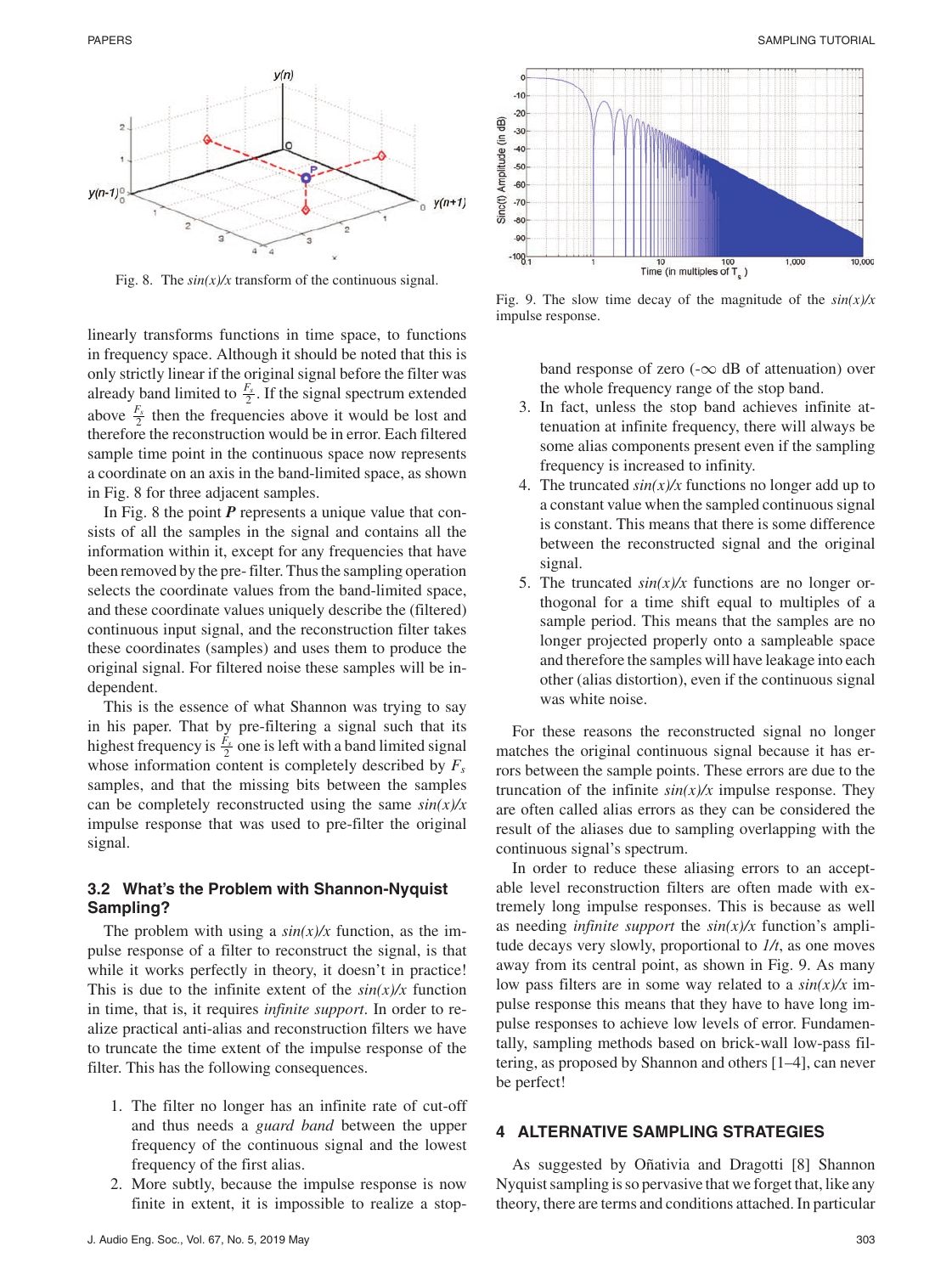Shannon's sampling theorem gives us some sufficient but not necessary conditions for perfect reconstruction. In other words, his theorem does not claim to be the only way to sample and reconstruct a continuous signal. So what would we want from an alternative sampling strategy?

Before we look at these conditions let us consider what we would want from any sampling process.

For this process to work we would need to be able to reconstruct the input waveform without error from the sample values. To be able to perfectly reconstruct the input waveform in practice requires the following four conditions to be met.

- 1. The individual samples should produce a constant continuous output for a set of constant input samples. This is known as the *partition of unity condition* in the literature [9]. Although not usually called this, this condition is familiar to us in audio as it is the condition that a Linkwitz-Riley crossover meets when the magnitudes of the separate crossover regions all add up to form a unity gain response over the full audio frequency range [10]. It is also the condition that a quadrature mirror filter's magnitude response meets, as it also has a uniform frequency response over its combined frequency range [11, 12].
- 2. The individual samples should be independent from each other. That is, each sample will represent a part of the signal that will be unaffected by the variations in any of the other samples. They should also be linearly related to the original continuous signal. These conditions mean that the samples should be *orthogonal* and *orthonormal* to each other. Again, the concept is familiar to us in audio. For example, quadrature mirror filters have been used in audio coding because they allowed us to split a frequency band into two and subsample it, and then reconstruct it without distortion because the bi-orthogonality of the quadrature mirror filters, as well as their "partition of unity" property allowed perfect alias free reconstruction of the input signal.
- 3. We would like any reconstruction error to tend to zero as the sampling period tends to zero.
- 4. Finally we would like the associated anti-alias and reconstruction filters to have *compact support*. That is, they would be realizable using time limited impulse responses.

Unfortunately there are very few impulse responses, or *kernels*, that satisfy these criteria. The *sin(x)/x kernel* satisfies the first three criteria but, unfortunately, does not have *compact support*. In fact it requires *infinite support* due to its infinitely long impulse response.

#### **4.1 Modern Sampling**

However, there are two filters involved in the sampling process: the anti-alias (*analysis*) filter and the reconstruction (*synthesis*) filter, as shown in Fig. 10. Although Shannon sampling assumes so, there is no requirement that they



 $h_a(-t) \neq h_x(t)$  But they form a bi-orthogonal pair

Fig. 10 A modern sampling process.



Fig. 11. The family of basic  $\beta$ -splines shown normalized to area but displaced for clarity.

be the same. They can be different and, providing they meet the criteria listed earlier, can provide error free reconstruction. One of the main issues being the need for the filter impulse responses to be orthogonal when shifted in time. This can be achieved by using two complementary filters that are designed to be *bi-orthogonal*. The second requirement of them forming a *partition of unity* can be realized by choosing an appropriate reconstruction *kernel*, or impulse response. Thus in modern sampling *different* but complementary filters must be used at both the input and output of the sampling process.

The question then becomes, what are suitable impulse responses, or *kernels*, that can be used as alternatives to brick-wall filters for the sampling process?

#### **4.2 Using** *β***-Splines for Sampling**

One such possible *kernel* is the family of functions known as basic β*-splines*, which were proposed by Unser et al. [13–20].

These functions have been used in interpolation as they mimic the effect of the draughtsman's spline ruler for filling in the gaps between points on a curve. They do this by having requirements on the derivatives as well as the values at the points that are being interpolated between. They are formed by successively convolving zeroth order spline, a simple rectangle of width one to yield the higher order  $\beta$ splines, as shown in Fig. 11. Mathematically this can be expressed as:

$$
\beta^{n}(x) = \beta^{0} \otimes \beta^{0} ... \otimes \beta^{0}(x) \{ \text{using } n\beta^{0} \text{ spline terms} \} \quad (4)
$$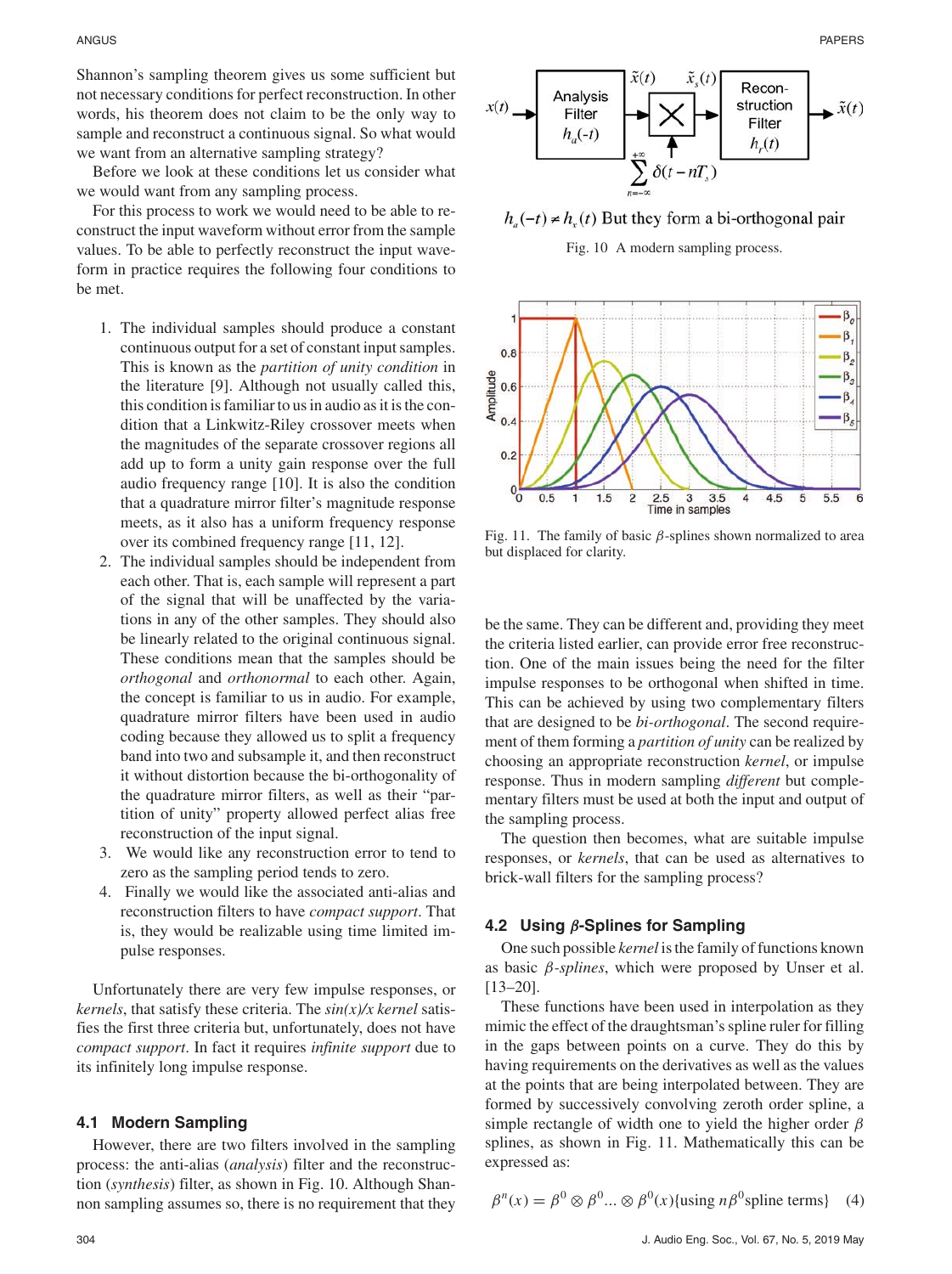

Fig. 12 Reconstruction using splines. Note the spline amplitudes are different to the sample amplitudes because of the interaction between the splines.

Where:  $\beta^n$  = the *nth* order  $\beta$  spline  $\beta^0$  = the zeroth order  $\beta$  spline (a square pulse)  $n =$  the order of the  $\beta$  spline.

Basic  $\beta$ -splines have a lot of advantages for reconstructing the signal. As well as having the desirable properties mentioned earlier, they also produce no "ringing" or "overshoot" on the reconstructed waveform.

However, there is one serious problem with  $\beta$ -splines and that is that, except for  $\beta^0$ , they all have non-zero values at sample times away from the current sample. Because of this adjacent sample values interact, and one cannot simply use the current sample value for the size of the  $\beta$ -spline for its reconstruction. Fig. 12 shows how this might happen in practice; note that the amplitudes of the splines are not the same as the sample amplitudes due to this overlap.

Thus calculating the *coefficients* (β-spline values for reconstruction) for the  $\beta$  spline curves is complex, requiring a matrix solution [21]. In the past this precluded their application due to the processing cost. However, Unser et al. [13–20] have shown that it is possible to do this calculation via a convolution, or filtering, operation that has considerably less processing cost.

They recognized that the act of using a spline *kernel* was analogous to filtering using the  $\beta$ -spline as an impulse response.

Their idea was to use a pre-filter whose impulse response is the *dual* of the β-spline reconstruction filter's response, prior to sampling, as shown in Fig. 13, for a third order spline.

This pre-filter must then meet a bi-orthogonality condition when correlated with the reconstruction spline filter. Mathematically:

$$
c(k,l) = \int_{-\infty}^{\infty} \varphi_{prefix} \left(\frac{1}{T_s}(t-k)\right) \varphi_{reconstructionfilter} \left(\frac{1}{T_s}(t-l)\right) dt \quad (5)
$$

Where:  $c(k,l)$  = the cross-correlation result

 $k, l =$  integer  $T_s$  time shifts of the waveform

ϕ*pref ilter*, ϕ*reconstr uction f ilter* = the filter impulse responses

 $T_s$  = the sampling period  $t =$  time



Fig. 13. Using a pre-filter instead of a matrix solution for spline reconstruction for a third order spline. (impulse response from [17]).

| Input |  | Output |
|-------|--|--------|
|       |  |        |
|       |  |        |

Fig. 14. Implementing the pre-filter as a cascade of two IIR filters.

In Eq.  $(5)$   $c(k, l)$  is equal to the Dirac delta function. That is it is zero whenever *k* is not equal to  $l (k \neq l)$  and one when *k* is equal to  $l$  ( $k = l$ ).

Unser et al. showed that the transfer function  $H(z)$  of this filter could be readily calculated. An example for a third order  $\beta$  spline is shown in Eq. (6) below.

$$
H(z) = (\beta_1^3(z))^{-1} = \frac{6}{z^{+1} + 4 + z^{-1}}
$$
 (6)

Although simple, implementing the transfer function  $H(z)$  described by Eq. (6) is a problem because it has positive powers of *z* in it and is therefore unrealizable as it requires knowledge of the future!

Unser's brilliant leap [17] was to realize that, for the basic  $\beta$  splines, the pre-filter can be simply realized by the application of two recursive (IIR) filters in cascade. One filter runs in the normal time direction and the other runs in the reverse time direction, as shown in Fig. 14 for our 3rd order  $β$  spline example.

The *z-transform* of these filters, for a third order spline, is given by:

$$
(\beta_1^3(z))^{-1} = \frac{6}{z^{+1} + 4 + z^{-1}}
$$
  
=  $6 \left[ \left( \frac{1}{1 - a_1 z^{-1}} \right)_{forward} \left( \frac{-a_1}{1 - a_1 z^{+1}} \right)_{reverse} \right]$  (7)

Where:  $(\beta_1^3(z))^{-1}$  = the required  $\beta$  spline pre-filter

- $z^{+1}$ ,  $z^{-1}$  = integer sample time ( $T_s$ ) advances, delays of the signal respectively
- *a*<sub>1</sub>= the pre-filter's coefficient for  $\beta^3 = (-2 + \sqrt{3} \beta^3$ = -0.26794919243)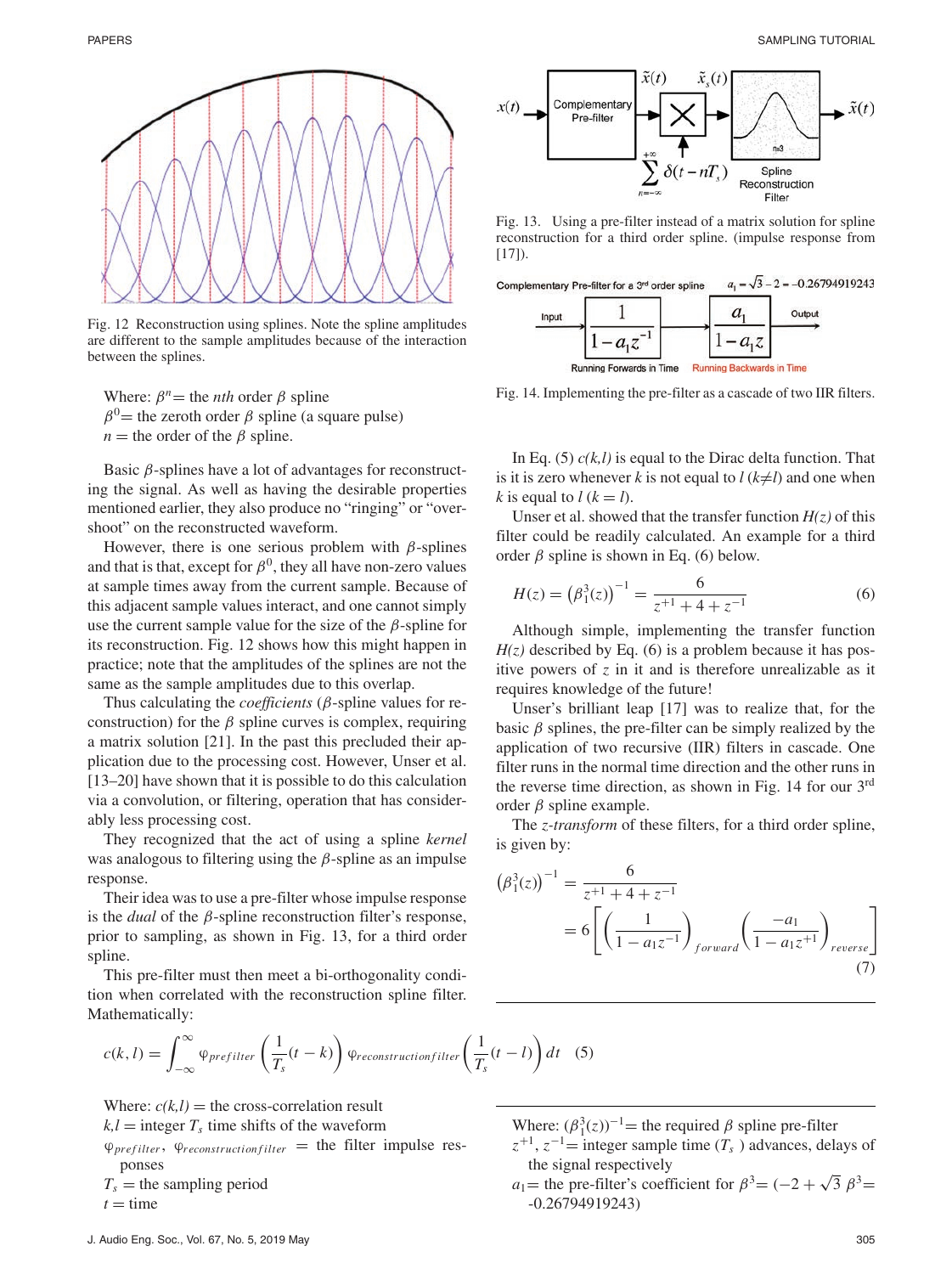

Fig. 15. Spline reconstruction with the complementary pre-filter in the time domain (impulse responses from [17, 20]).

Using this filter one can implement the necessary prefilter, as shown in Fig. 15 for our  $3<sup>rd</sup>$  order  $\beta$ -spline example.

Unfortunately, while the impulse response of the spline reconstruction filter is finite, the impulse response of the pre-filter is both acausal and infinite. As we have already seen the first problem can be removed by filtering forwards and backwards in time. This is a good solution for pictures or mastering, as the whole picture, or song, is already stored in memory. Thus running backwards over the samples is not an issue provided one is careful with the boundary conditions, due to the infinite nature of the impulse response, as discussed in [13, 20]. Providing these conditions are met it is possible to reconstruct the original signal without error, providing it was bandlimited in the first place. In practice the signal will need to be oversampled, as discussed later in Sec. 5.

For real time applications, however, the pre-filter would have to be implemented as a finite impulse response (FIR) filter. This would have to be windowed to limit the length, just like the brick-wall filter that the Shannon sampling requires. However, truncating this infinite impulse response also introduces errors (aliasing) into the reconstructed signal! So are we any better off?

The answer is yes, because the pre-filter's impulse response's amplitude is now falling off exponentially, rather than linearly, with time. Therefore, one can use a shorter filter for the same level of reconstruction error compared to a "brick wall" filter. Even when the effects of coefficient quantization are considered the pre-filter should perform better because the faster decay will minimize the effect of very small coefficient values.

### **4.3 The Frequency Responses of the Two Filters**

The frequency responses of the pre-filter, the reconstruction filter, and their composite effect, for our example 3rd order  $β$ -spline are shown in Fig. 16.

The basic  $\beta$ -spline reconstruction filter has a very gentle cut-off but an ultimate roll-off rate of  $(n + 1) \times$ −20dB/decade, where *n* is the order of the spline (*n* = 3 in the Fig. 16). However, it does have the advantage of not having any overshoot in the time domain, which would make the design of the post D/A analog circuitry easier. The prefilter on the other hand has a peak at the cut-off frequency and a slower roll-off rate of  $(n - 1) \times -20$ dB/decade. This peak could cause some issues with overload margins and consequential dynamic range loss in analog implementa-



Fig. 16. The frequency responses of the pre and post filters for  $\beta$ spline sampling for  $n = 3$ .

tions. Fortunately, there is usually little signal energy at these frequencies in audio signals.

The composite response is much better, as the two filters are complementary and the resulting response is flat in the passband and has a roll-off that is much faster. It should be noted that the magnitude response does not tell the whole story, because the time responses of these filters are bi-orthogonal and thus also have joint properties that are hidden by looking at just the magnitude response.

#### **4.3.1 Other Spline Orders**

This tutorial has focused on  $3<sup>rd</sup>$  order splines, both for convenience and because it is the order most used in video processing. Audio, on the other hand is, in many respects, a much more challenging signal with regards to the perception of error. There is no restriction, in principle, to having higher orders. Aldroubi et al. [20] have proved that the method is extendable to all orders up to infinity, at which point it converges to the ideal Shannon case.

Higher order spline *kernels* will still have the advantage of reduced error for finite length pre-filters and a reduced requirement on the amount of oversampling required for a given level of error.

## **4.3.2. Other Spline Kernels**

Providing the bi-orthogonal, and partition of unity, conditions are met there are other filter pairs, or *kernels*, that can be used for modern sampling schemes.

Of these the *cardinal spline* pair may be the one with the most utility. Like the basic  $\beta$  spline filter, these filters are compact in time and approximately twice as long. Their matching pre-filters also have infinitely long impulse responses that decay exponentially in time and so can be implemented as shorter filters compared to the brick-wall lowpass filter for a given level of error. Cardinal splines have the advantage that they share the same property that the brick-wall Shannon lowpass filters have of being zero valued at every other sample to the current one. This type of spline has application in the interpolation of sampled signals and so may be useful for sample rate change processors.

It should be noted that the spline functions are only one of a myriad of bi-orthogonal *kernels* that could be used. There may be others that are superior for audio applications.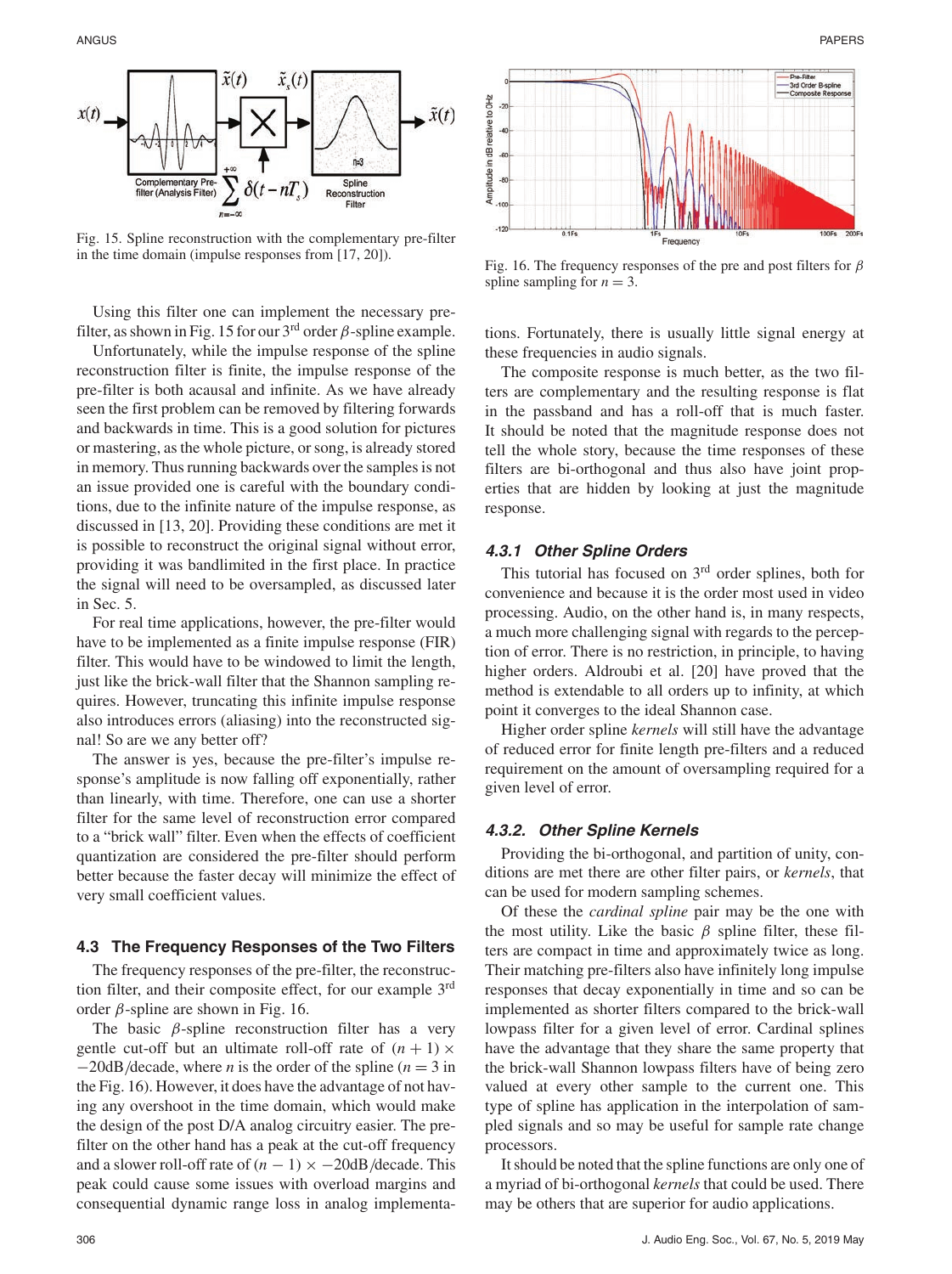

Fig. 17. Sampling for non-ideal analog acquisition devices.

## **4.4 Compensating for Imperfections in Real Filters**

When converting between the analog and digital domains it may not be possible to exactly replicate the necessary prefilter and post filter impulse responses. In these cases Unser [18] proposes that a digital "correction" filter as shown in Fig. 17 could compensate for imperfections within the analog domain.

The correction filter is designed to enforce the necessary bi-orthogonality relationship between the analog pre-filter and reconstruction filter; more details can be found in [18].

# **5 BUT WHAT ABOUT ALIASING?**

In Shannon's original paper [1] he showed that the information rate in an analog signal was no more than twice the highest frequency. In his paper he was primarily referring to baseband signals that extended from 0 Hz up to some maximum frequency *B* Hz.

In 2002 Vetterli et al. [22] introduced a new class of signals called signals with *finite rate of innovation* (FRI) that includes both bandlimited signals and non-bandlimited signals. Instead of characterizing a signal by its frequency content, FRI theory describes it in terms of the *innovation* parameters per unit of time. Bandlimited signals are therefore a subset of this more general definition. In general very sparse signals may require sophisticated sampling and post processing schemes in order to reconstruct them and they are outside the scope of this tutorial; for a good easy to read overview see [23]. However, as discussed in [24], audio signals are naturally bandlimited and so can be examined using this theory. The *innovation* of a signal is a function of its information content and can be considered the "surprise value" of the continuous signal. Again, this links back to Shannon who suggested the concept of change representing information. For the case of bandlimited signals with a bandlimit of *B* Hz the rate of innovation turns out to be 2*B* Hz, in line with Shannon's theory and with the time domain explanation outlined previously in Sec. 3. In Sec. 3 we showed that that white noise bandlimited by a brickwall low-pass filter could be sampled at two times the bandwidth for perfect reconstruction, corresponding to its finite rate of innovation. Unfortunately audio signals are not sparse in the time domain that precludes the direct time domain application of sparse sampling systems to the audio signals. However they are sparse in the frequency domain, a fact that is exploited by audio coding systems to reduce the bit rate. The techniques described in this tutorial are applicable to high resolution audio because the short impulse responses of the spline based reconstruction filters may offer some temporal advantages.

In modern sampling schemes the (anti-alias) pre-filter and the reconstruction filter are designed to be biorthogonal. This means that the pre-filter puts constraints on the rates of change and higher order derivatives of the continuous signal, thus limiting its rate of innovation. This, combined with the smoothing provided by the reconstruction filter, results in the rejection of the possible alias components in the output due to the bi-orthogonal relationship between the two filters.

Note, it is vital that the filters are designed together, as discussed in Hummel [25]; failure to do this results in inferior reconstruction. But so long as the pre-filter and the reconstruction filter are matched together then aliasing should not be an issue because there is no, or minimal, error in the reconstruction.

Notwithstanding this, it is evident that the sampling frequency required will be greater than the usual audio rates. Unser [18] presents graphs that suggest that 3 to 4 times oversampling might be needed, depending on the order of the spline and the level of residual error required. However he was primarily interested in video signals with high bandwidths. For audio a sampling rate that is high enough to capture the naturally band limited spectrum of approximately 90 kHz, as discussed in [24], should be sufficient.

# **6 MODERN VERSUS TRADITIONAL SHANNON SAMPLING**

The pros and cons of modern sampling methods compared to traditional Shannon sampling are as follows.

# **6.1 Pros**

Modern sampling has reconstruction filters that have short impulse responses whereas traditional sampling requires infinitely long impulse responses for perfect reconstruction.

For real time use modern sampling has a lower reconstruction error for a given anti-alias filter impulse response length when compared to traditional sampling methods.

#### **6.2 Cons**

Perfect reconstruction is only achievable when the whole piece of music is already available for modern sampling methods. On the other hand traditional sampling requires infinitely long impulse responses to achieve this.

## **7 CONCLUSION**

This tutorial has examined both traditional Shannon and modern approaches to sampling. We have shown that, despite its perfection in theory, a Shannon sampled signal in practice will always have some aliasing errors when reconstructed. We have described alternative approaches based on *splines* that offer the possibility of a lower level of error for a given filter length as well as reconstruction filters that are very compact in time. The challenge for the future will be to develop circuits that allow us to achieve these advantages in practice. Thus allowing us to capture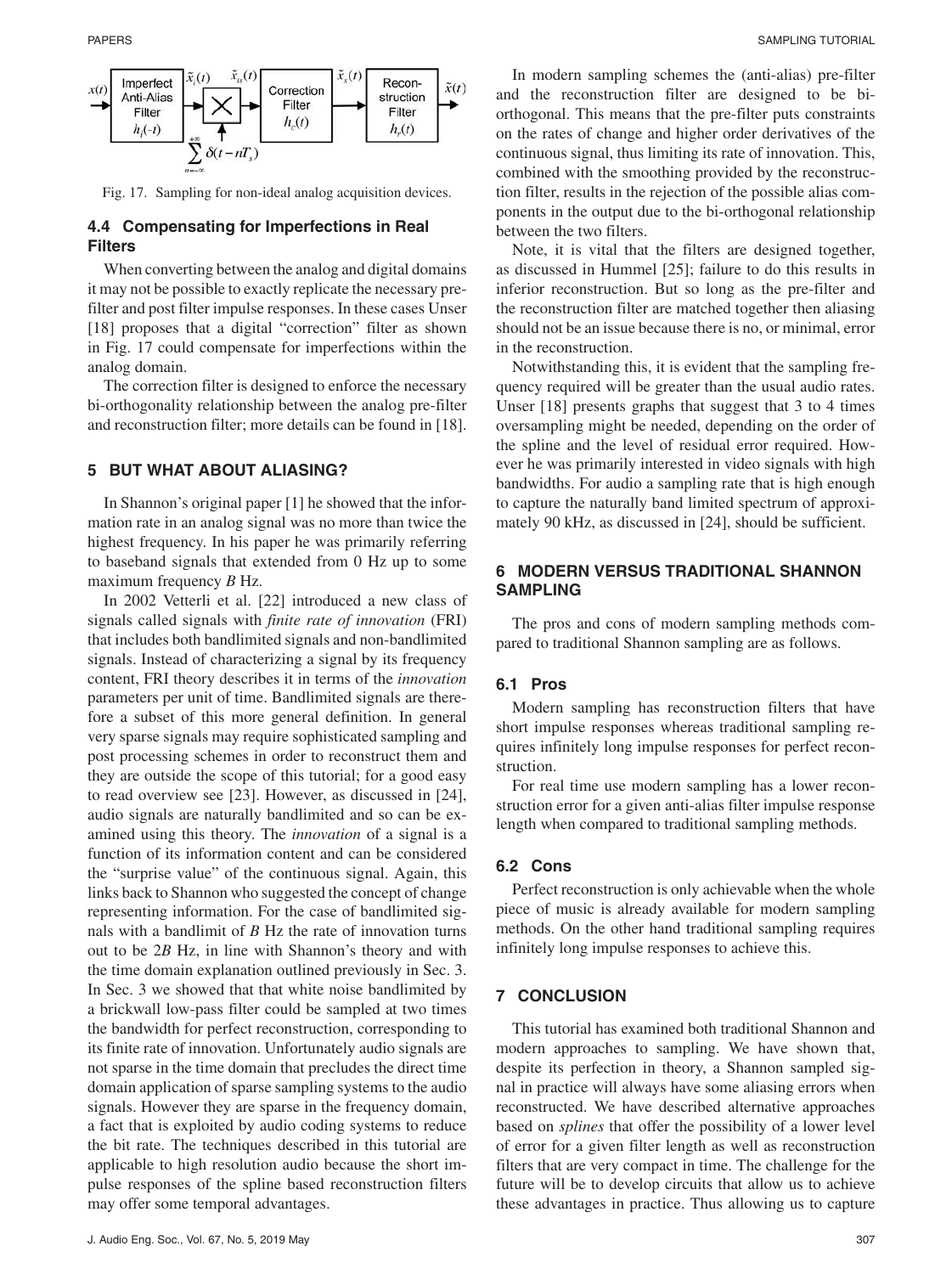precious audio heritage and performances in better, or even perfect, quality in the future.

## **8 ACKNOWLEDGMENTS**

The author wishes to thank the reviewers whose detailed comments greatly improved this tutorial. This work was also partially supported by JASA Consultancy.

## **9 REFERENCES**

[1] C. E. Shannon, "Classic Paper: Communication in the Presence of Noise," *Proc. IEEE*, vol. 86, no. 2, pp. 447– 457 (1998), https://doi.org/10.1109/JPROC.1998.659497.

[2] H. Nyquist, "Certain Topics in Telegraph Transmission Theory," *Trans. Amer. Inst. Elect. Eng.*, vol. 47, pp. 617–644 (1928), https://doi.org/10.1109/T-AIEE.1928.5055024.

[3] E. T. Whittaker, "On the Functions which Are Represented by the Expansion of Interpolating Theory," *Proc. R. Soc. Edinburgh*, vol. 35, pp. 181–194 (1915), reprinted in *Proceedings of the IEEE*, vol. 88, no. 4 (2000 Apr.).

[4] V. A. Kotel'nikov, "On the Transmission Capacity of 'Ether' and Wire in Electrocommunications," *Izd. Red. Upr. Svyazzi RKKA* (Moscow) (1933).

[5] J. R. Stuart and P. Craven, "A Hierarchical Approach for Audio Capture, Archive and Distribution," *J. Audio Eng. Soc.*, vol. 67, no. 5, (2019 May) DOI: 10.17743/jaes.2018.0062 (this Issue).

[6] J. D. Reiss, "A Meta-Analysis of High Resolution Audio Perceptual Evaluation," *J. Audio Eng. Soc.*, vol. 64, pp. 364–379 (2016 Jun.), https://doi.org/10.17743/ jaes.2016.0015.

[7] F. J. Harris, "On the Use of Windows for Harmonic Analysis with the Discrete Fourier Transform," *Proceedings of the IEEE,* vol. 66, no. 1, pp 51–83 (1978 Feb.), https://doi.org/10.1109/PROC.1978.10837

[8] J. Oñativia and P. L. Dragotti, "Sparse Sampling: Theory, Methods and an Application in Neuroscience," *Biological Cybernetics*, vol. 109, no. 1, pp 125–139 (2015 Feb.). https://doi.org/10.1007/s00422-014-0639-x.

[9] "Partition of Unity," Wikipedia, https://en. wikipedia.org/wiki/Partition\_of\_unity.

[10] S. H. Linkwitz "Active Crossover Networks for Non-coincident Drivers," *J. Audio Eng. Soc.*, vol. 24, pp. 2–8 (1976 Jan./Feb.).

[11] A. Croisier, D. Esteban, and C. Galand, "Perfect" Channel Splitting by Use of Interpolation/Decimation/Tree Decomposition Techniques," *Proceedings of the International Symposium on Information Circuits and Systems*, Patras, Greece (1976).

[12] S. K. Agrawal and O. P. Sahu, "Review Article—Two-Channel Quadrature Mirror Filter Bank: An Overview," *SRN Signal Processing*, vol. 2013 (2013), Article ID 815619, https://doi.org/10.1155/2013/815619.

[13] M. Unser, A. Aldroubi, and M. Eden, "Fast B-spline Transforms for Continuous Image Representation and Interpolation," *IEEE Trans. Pattern Anal. Machine Intell.*, vol. 13, pp. 277–285 (1991 Mar.), https://doi.org/10.1109/34.75515.

[14] M. Unser, A. Aldroubi, and M. Eden, "Polynomial Spline Signal Approximations: Filter Design and Asymptotic Equivalence with Shannon's Sampling Theorem," *IEEE Trans. Inform. Theory*, vol. 38, pp. 95–103 (1992 Jan.), https://doi.org/10.1109/18.108253.

[15] M. Unser, A. Aldroubi, and M. Eden, "B-Spline" Signal Processing: Part I—Theory," *IEEE Trans. Signal Processing*, vol. 41, pp. 821–833 (1993 Feb.), https://doi.org/10.1109/78.193220.

[16] M. Unser, A. Aldroubi, and M. Eden, "B-Spline Signal Processing: Part II—Efficient Design and Applications," *IEEE Trans. Signal Processing*, vol. 41, pp. 834–848 (1993 Feb.), https://doi.org/10.1109/78.193221.

[17] M. Unser, "Splines: A Perfect Fit for Signal and Image Processing," *IEEE Signal Processing Mag*., vol. 16, no. 6, pp. 22–38 (1999), https://doi.org/10.1109/79. 799930.

[18] M. Unser, "Sampling—50 Years after Shannon," *Proc. IEEE*, vol. 88, pp. 569–587 (2000 Apr.), bigwww.epfl.ch/publications/unser0001.pdf.

[19] M. Unser, A. Aldroubi, and M. Eden, "The L2 Polynomial Spline Pyramid," *IEEE Trans. Pattern Anal. Machine Intell.*, vol. 15, pp. 364–379 (1993 Apr.), https://doi.org/10.1109/34.206956.

[20] A. Aldroubi, M. Unser, and M. Eden, "Cardinal Spline Filters: Stability and Convergence to the Ideal Sinc Interpolator," *Signal Process*., vol. 28, no. 2, pp. 127–138 (1992), https://doi.org/10.1016/0165-1684(92)90030-Z.

[21] "Spline Interpolation," Wikipedia, https://en. wikipedia.org/wiki/Spline\_interpolation'.

[22] M. Vetterli, P. Marziliano, and T Blu, "Sampling Signals with Finite Rate of Innovation," *IEEE Trans Signal Proces*., vol. 50, no. 6, pp. 1417–1428 (2002), https://doi.org/10.1109/TSP.2002.1003065.

[23] D. Mackenzie, "Compressed Sensing Makes Every Pixel Count," in *What's Happening in the Mathematical Sciences*, vol. 7, pp. 114–127 (The American Mathematical Society,). https://www.ams.org/publicoutreach/mathhistory/hap7-pixel.pdf.

[24] J. R. Stuart and P. Craven, "A Hierarchical Approach to Archiving and Distribution," presented at the *137th Convention of the Audio Engineering Society* (2014 Oct.), convention paper 9178.

[25] R. Hummel, "Sampling for Spline Reconstruction,'' *SIAM J. Appl. Math.*, vol. 43, pp. 278–288 (1983), https://doi.org/10.1137/0143019.